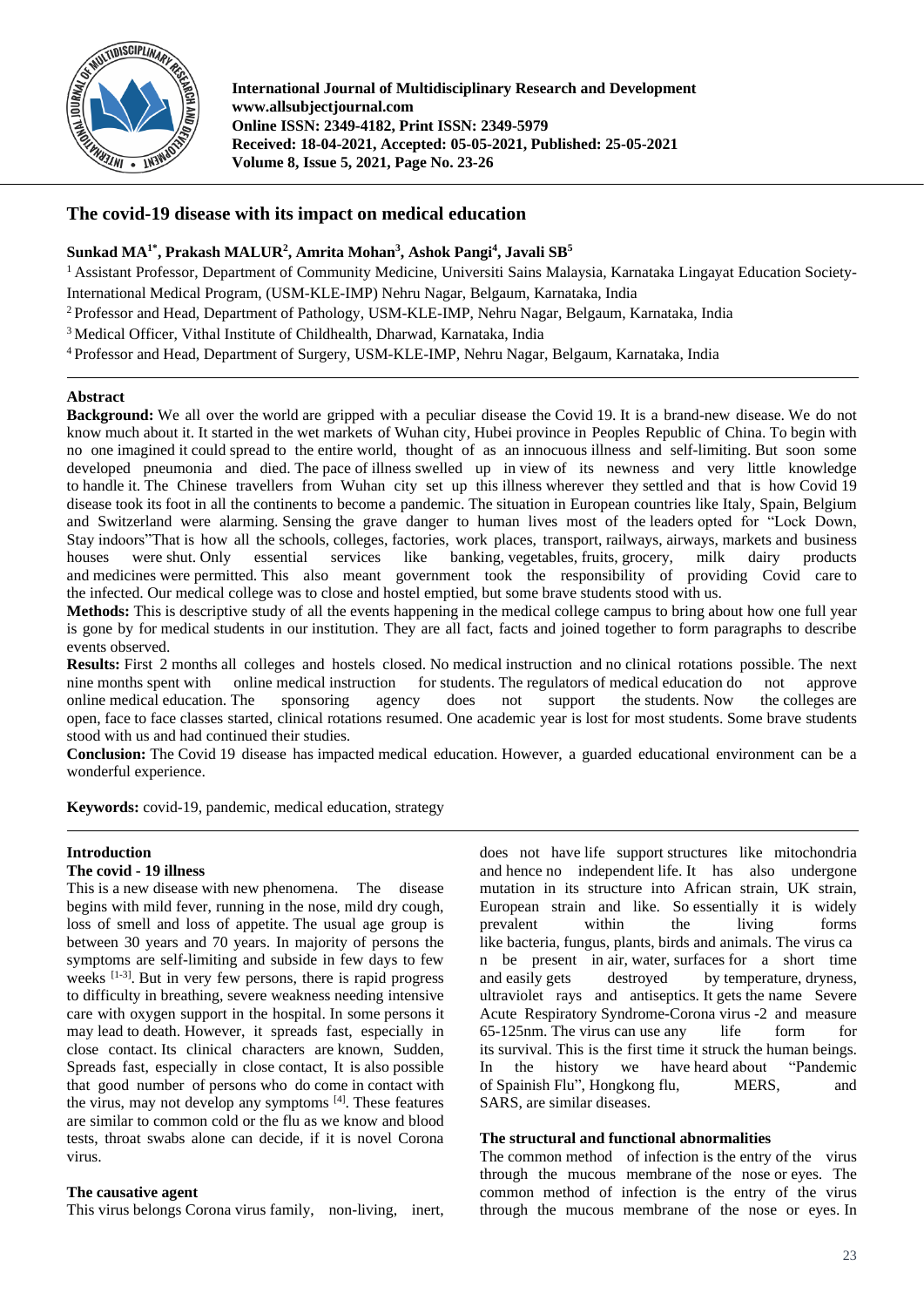majority of persons natural immune mechanisms within the body respond in controlling the virus replication and the disease. In some persons there may be delay in immune response and results in mild disease. In a few persons the virus replication is uncontrollable; infection spreads to lower respiratory airways, setting up inflammation in alveoli, immune cell infiltration, exudation, damage, consolidation and disproportionate flooding of cytokines (cytokine storm) [5-7] . This cytokine or chemokine flood can be highly lethal and kill the person.

## **The spread to the different continents**

The Covid 19 disease originated in Chinese city of Wuhan. It was thought to be common cold. But there were unusual numbers of cases and some suffered from pneumonia. Soon the number of cases swelled up and deaths too occurred that alerted to the danger of an impending outbreak of "Special Flu ( super spreader, Super killer)". The entire city of Wuhan was locked down. However by then Chinese people from Wuhan had travelled to different parts of the world and that helped in this "Special Flu" to herald a pandemic in Europe, UK, USA, Asia, Africa virtually affecting the entire mankind. The disease took the name "Covid 19", millions of people thronged the hospitals, healthcare system burst with exhaustion, new medicines tried, treated in intensive care, oxygen beds arranged alas million people died. A peculiar fear gripped the mankind forcing the rulers to enforce strict "Lock down" for people everywhere. The life came to stand still for a while.

## **1. Diagram showing the Covid 19 disease problem in the world.**



**Fig 1**

#### **Impact on Medical Profession**

The Lockdown: In the middle of March, 2020 leaders from several countries sensing human disaster declared an emergency order to put life to stand still, "Stay indoors till further order." They assured all the life support to their people. When we mind map "Stay indoors", just only sun rise, sun set, movement of wind, empty roads, shops closed, simply holiday, Zero Production. This is true for doctor's clinic, nursing homes, and medical colleges. The teaching hospitals and government hospitals only are permitted to work exclusively for Covid 19 care. The government took the responsibility of caring for Covid 19 disease patients testing, contact tracing and treatment on standard protocol, nationwide. The idea was to lessen confusion, streamline the handling and possible improve quality care. On the other hand such a measure created huge rush at the government facilities stretching their capacity and capabilities to beyond their imagination, with attendant inconvenience and loss of life. What about medical education to students during Covid 19 pandemic? education to students during Covid 19 Some medical colleges agreed to provide online classes to continue the theoretical aspects in all forms like, classes, Problem Based Learning (PBL) sessions, Fixed Learning Modules, Clinical Scenario based discussions to enhance the knowledge and skills of students. The government medical education regulators do not approve the online education. However, the hospital based clinical rotations, Patient care activities are strictly prohibited due to safety of students and minimize spread of Covid 19. The current batch of students in the year 2019-20 is stuck in the middle, incomplete learning/teaching/assessment sessions and future uncertain when the college will reopen!!! However, the students are to pay the tuition, hostel, and other necessary bills as required and their sponsoring agency has refused to pay the bills. The people who care Covid 19 disease patients, who do contact tracing, are very much the same medical, paramedical and auxiliary healthcare personnel. They have PPEs, Protocols, Checklists, Training and accordingly provide care to Covid 19 patients. No robots being pressed into service. There are instances of healthcare personnel getting infected with Covid 19 disease and some even dying due to Covid 19.The "Patient Care Activities are"An open Medical Book" to learn for Health care professionals. Hence, we thought of empowering the students who stood by us. Through briefing on the Covid 19 disease, Advantages, Risks, Clear and consistent use of PPEs, Practice of Cough/Sneeze Etiquettes, Temperature check, Hand sanitation stations, Clean, Sanitized conveyance, so as to start clinical work. We obtained consent from Parents and, students to conduct Hospital rotations in Non Covid areas.

#### **Time is the best healer**

The stay indoors order was imposed in the night. For the first few days families managed with whatever they had and did not venture to go out. Then slowly only one person used to go out to buy essentials like milk, vegetables and grocery. This was also the occasion to see other similar individuals to exchange pleasantry. So the opinion on perhaps all that is not bad. During all these days Mobile phones provided one and only contact system.

The people realized soon not all is bad, the illness did not strike and no one died in the neighbourhood. This gave some strength, few people wearing masks

ventured out to bring essentials, stood in the queue at a distance, purchased the few items in limited quantity and there was good discipline. The government officials arranged and assured a supply of essential commodities. The each new day subsequently brought more courage and belief in cleanliness.

Some students stayed with us. As per the directive of our leader class room teaching, hospital rotations and any gathering of students were suspended, most students preferred to go home. However, we requested them to be with us, alas only some hundred students stood with us. We enforced through cleanliness protocol in daily activities and slowly introduced some instructional activities as the "Unlock," the process began. In the entire period there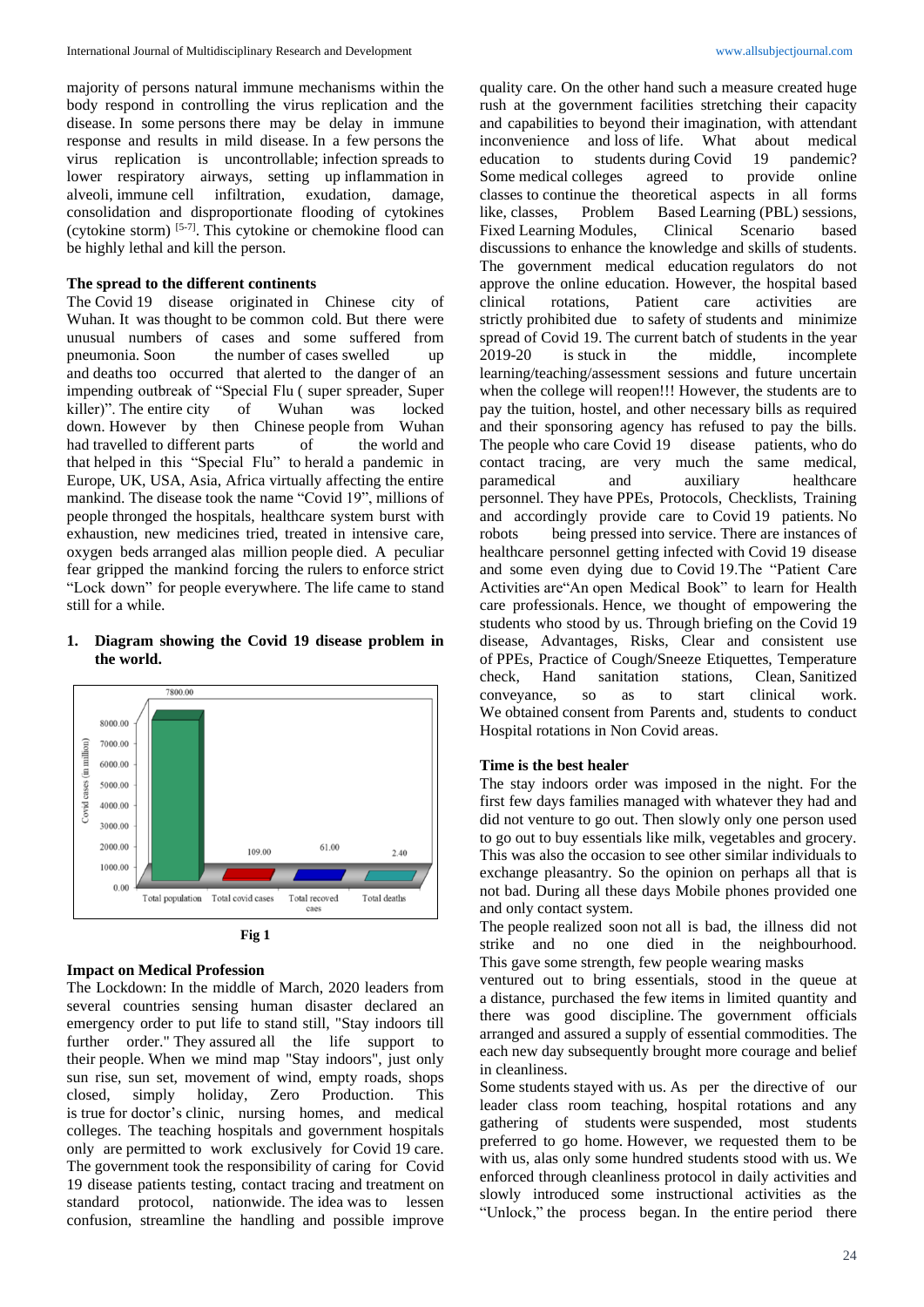was guarded monitoring of all the students.

# **Management strategy**

# **The main principles are**-

## **Responsible role of parents**

Adhere to basic cleanliness, wear the mask, wash hands with soap or sanitize and maintain social distancing, report fever/sore throat, body ache like symptoms to your nearest government doctor or nurse.

## **Students**

Adhere to basic cleanliness, wear the mask, wash hands with soap or sanitize and maintain social distancing, report fever/sore throat, body ache like symptoms to your nearest government doctor or nurse.

## **Hospital Management**

Sanitization, thermal check, simple health enquiry, provision of PPEs, early identification, testing and treatment. Besides provision of Safe working environment in the hospital with group health insurance cover for all students.

To comply with all Covid appropriate behaviours like-Wear Mask, Maintain social distancing, Sanitize hands, Follow Cough/Sneeze etiquettes was mandatory for students.

The dedicated, clean sanitized bus will carry the students to the hospital. The nursing orderly will escort the students through a separate entrance to the respective department. The students will put on PPEs and commence t heir departmental work. The departmental work comprises of clerking, patient examination, gathering investigation reports, preparing treatment plans, daily progress, seminars and case discussions. The departmental work comprises of clerking, patient examination, gathering investigation reports, preparing treatment plans, daily progress, seminars and case discussions. The entire process is thoroughly monitored and feedback received from the students every day. So far the work is smooth.As the days, months went by the people, doctors, healthcare persons gained experience, able to manage Covid disease better, hence good recovery and mortality less. Also good percentage of individuals practicing cleanliness, wearing masks and keeping out of crowd.

## **Results and Discussion**

Today all the 213 countries in the world have COVID 19 disease except North Korea, Turkmenistan, Palau, Nauru, Kiribati, The Federated States of Micronesia, Tuvalu, Tonga, Samoa. The world population is 7.8 Billion, the total COVID 19 cases so far 109 Million, 0.3 Million new cases, 61 Million recovered and deaths 2.4 new cases, 61 Million recovered and deaths 2.4 Million giving a prevalence rate of 1282cases per Million,

39 per Million incidence and Death rate 1026 per Million (8).

The speed with which Covid 19 disease spread from its origin in Wuhan city to Asian countries, Europe, UK and USA struck great fear and apprehension in people and their leaders. Hence the first measure that came to their mind was "Close the borders" 'Stay indoors." Surely these are blanket measures to control the infection and do work. The entire government health care system consisting of all cadres of personnel worked 24\*7 days. They helped in caring for infected persons,

testing for infection, tracing the contacts, caring during isolation and quarantine. There were instances of some health care person getting infected, some testing positive for Covid disease, most recovered and some even died. The experience in the month of March, April, May, and June were crowded, huge number to care for, exhaustive dealing with social problems. Then subsequently situation eased with streamlined testing, caring and tracing activities, and tricks of treatment were understood. Though in the month of July, August, September and October the number of Covid cases swelled in huge numbers, there was good grip on the situation and managed with full precision. The months of November, December, January and February saw steady decline in the number of Covid cases, increase in number of persons recovering, decrease in number of deaths. In an educational environment, thoroughly guarded, closely monitored, tailored to the needs of medical students we were able to conduct instructions within the prescribed discipline enforced by the government. We stand by our decisions. We have saved lives, and controlled Covid 19 disease.

## **Conclusion**

The Covid 19 disease has impacted medical education, students are one year behind in their curriculum. The "Online classes" are a small remedy. The thoroughly guarded educational environment can be a wonderful experience.

## **Acknowledgment**

First we acknowledge the spirit of Health care personnel everywhere in fighting the COVID 19 disease. The group of Community Health Workers who shared their family data, we thank them. Then we are indebted to a large number of persons and households in the neighbourhood who permitted our observation. We give special credit and appreciation to the group of medical students who stood with us. We acknowledge the inspiration from our Director Dr. H.B.Rajashekhara, to initiate work on COVID 19 and Mr.Dinesh for secretarial assistance in preparing this manuscript.

#### **References**

- 1. Hamner L, Dubbel P, Capron I, et al. High SARS-CoV-2 Attack Rate Following Exposure at a Choir Practice — Skagit County, Washington, March 2020. MMWR Morb Mortal Wkly Rep,2020:69:606–610. DOI: http://dx.doi.org/10.15585/mmwr.mm6919e6
- 2. Koh EBY, Pang NTP, Shoesmith WD, James S, NorHadi NM, Loo JL. The behavior changes in response to the COVID-19 pandemic within Malaysia. Malays J Med Sci,2020:27(2):45–50. https://doi.org/ 10.21315/mjms2020.27.2.5
- 3. Abdullah JM, Wan Ismail WFN, Mohamad I, AbRazak A, Harun A, Musa KI, et al. A critical appraisal of COVID-19 in Malaysia and beyond. Malays J Med Sci,2020:27(2):1–9.https://doi.org/10.21315/mjms202 0.27.2.1
- 4. David J Cennimo. Coronavirus Disease 2019 (COVID-19) Clinical Presentation, Medscape, 2020. https://emedicine.medscape.com/article/2500114-overvi ew.
- 5. Scientific Brief. WHO. Transmission of SARS-CoV-2: